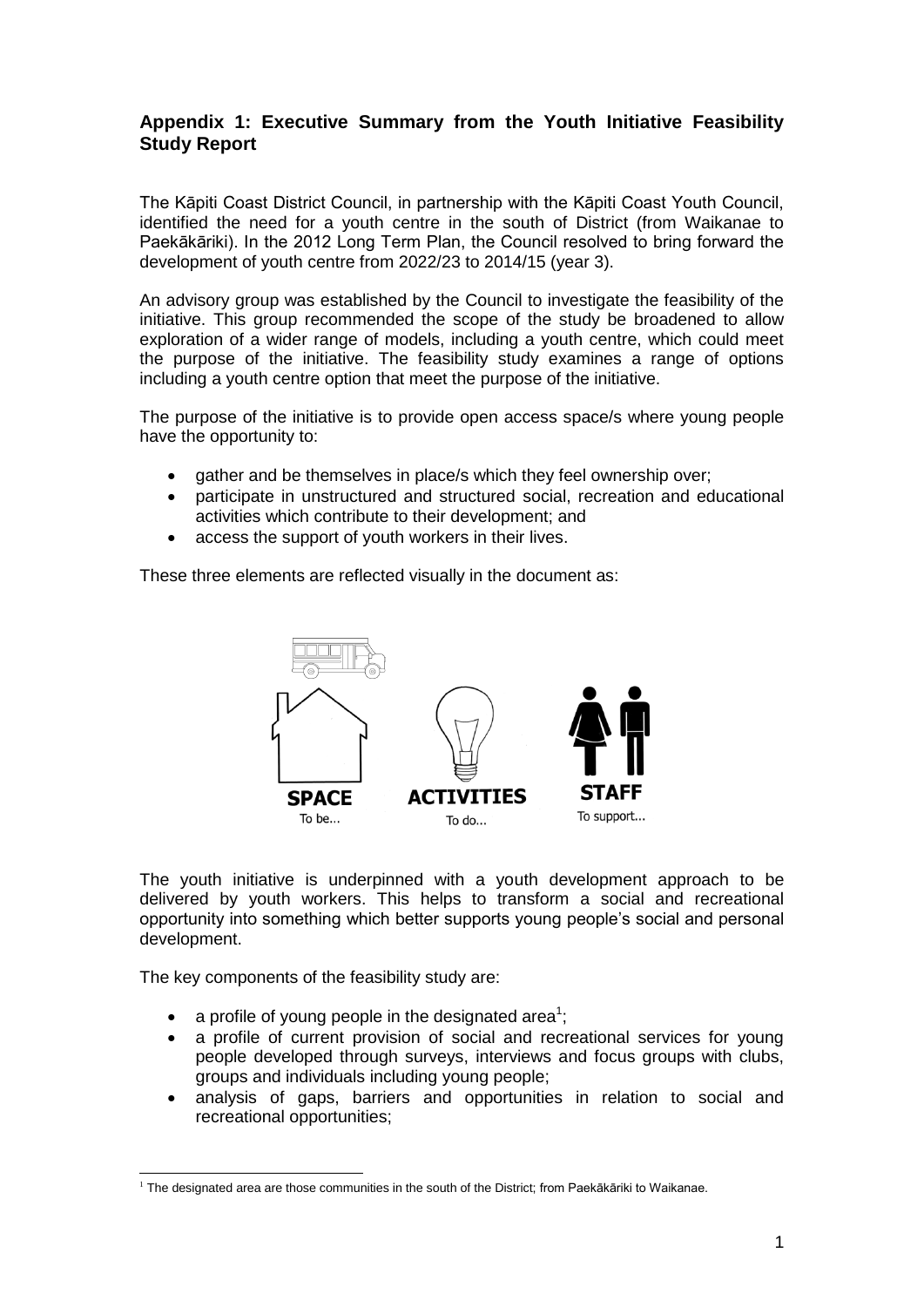- an examination of models of good practice in youth work, youth development and youth centres including an international/national literature review;
- community and youth consultation on activities, ideas and options through surveys, interviews and focus groups with organisations and individuals including young people; and
- findings, considerations and recommendations.

For communities south of the District, about 14% of all residents are young people aged 12 to 24 years. The largest proportion of young people in the south of the District are aged 12 to 17 years (62%). 18% of young people in the Kāpiti District reside in Paraparaumu central. The percentage of young people living in the District in the future is forecast to be of a similar proportion.

Around 150 social and recreation organisations service the south of the District, including clubs and faith-based groups. One hundred and twenty eight of these organisations participated in a survey for this study. Approximately 40% of these have programmes which include membership of young people between the ages of 13 to 21. Sports are the main activity available and engaged in by young people. The study suggests young people would be involved in more activities if their wider interests were catered to, and if free and low cost activities were available. The study determined that a youth initiative would not duplicate any existing services or organisations. Instead it could draw on existing resources and knowledge.

The study identified young people's need for a space or spaces they can 'call their own', where they do not need to spend money and they can 'do their own thing'. While many young people are involved in organised and structured activities (around one third of young people surveyed), they also indicated they need places to be where they can initiate and lead their own activities, as well as 'just hang'. International research has identified spaces where young people can 'hang out', socialise and feel a sense of belonging to as being critical to youth development.

The youth initiative is underpinned with a youth development approach delivered by youth workers. This helps to transform a social and recreational opportunity into something which better supports young people's social and personal development. In particular, the voluntary engagement of young people has a major influence on the way youth work is carried out for any chosen option. The study provides a set of recommendations for effective youth work within a youth development approach including: involving young people as co-creators, not as service receivers and employing qualified youth workers.

Drawing on existing international and national models as well as local consultation, three options were developed and assessed:

- **Option 1 – Clubs-based** would provide programming through existing organisations. No youth worker is assigned, instead youth work training would be provided. A coordination role would be required. Funding would be directed to supporting existing organisations and their engagement with young people. This option was developed as a result of interest from some stakeholders for a model which provided better access for young people into existing club activities with support.
- **Option 2 - Mobile service** is the provision of a mobile service which could have a physically mobile space attached (i.e. bus). It involves 'detached' youth workers engaging with young people through activities and events in